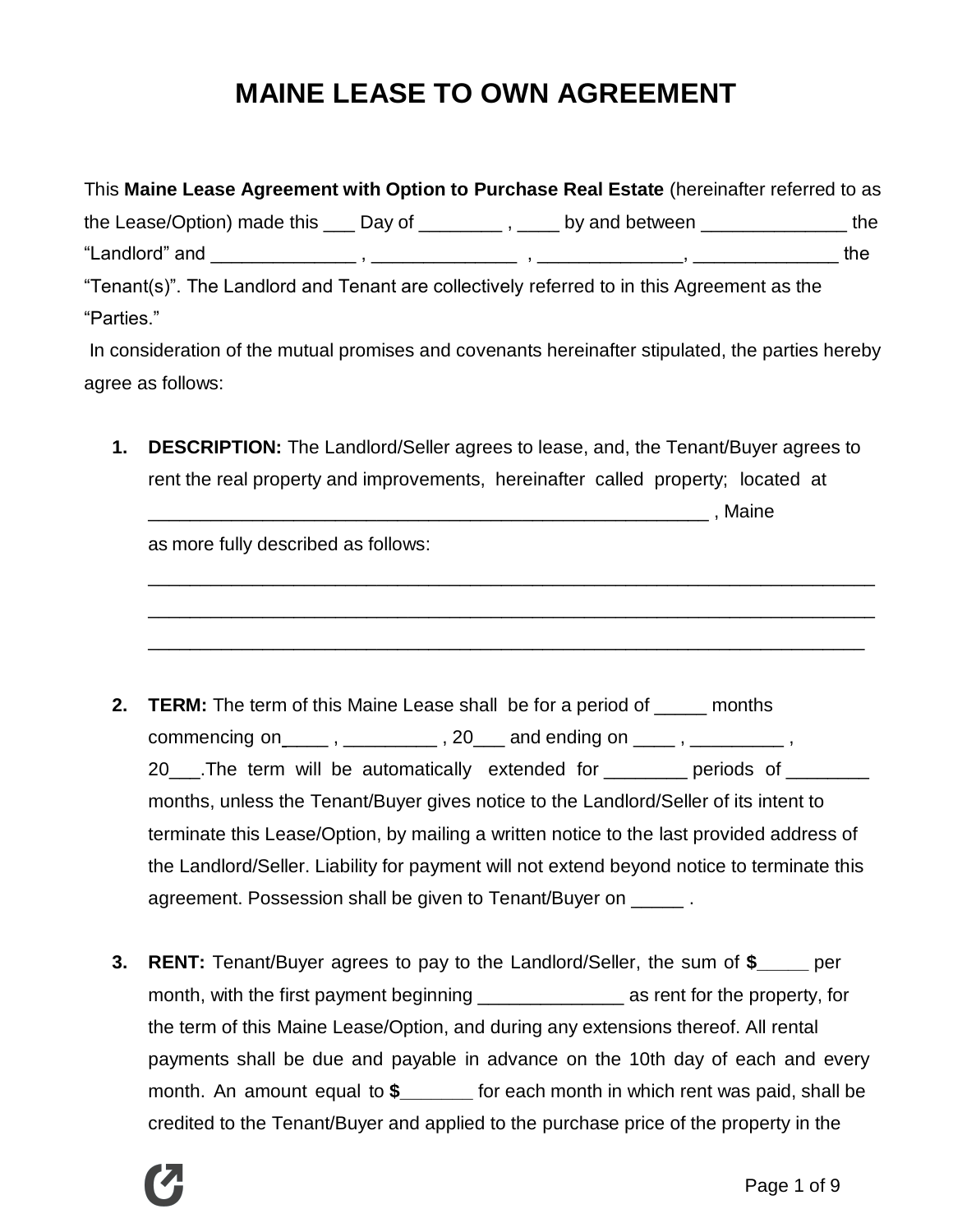event that the Tenant/Buyer exercises its option hereunder; otherwise, this credit shall be non-refundable and considered forfeited if the option is not exercised.

- **4. OPTION TO PURCHASE:** The Tenant/Buyer, as part of the consideration herein, is hereby granted the exclusive right, option and privilege of purchasing property at any time during the term of this Maine Lease/Option agreement or any extension thereof. The Tenant/Buyer shall notify the Landlord/Seller in writing of the exercise of this option at least ten (10) days prior to the expiration of the initial term of this Lease/Option or the expiration of any extension thereof, by mail to the last-provided address of Landlord/Seller.
- **5. COVENANTS OF TENANT/BUYER**: Commencing with and during the term of this agreement, including extensions, the Tenant/Buyer hereby covenants and agrees as follows:
	- a. That the Tenant/Buyer will pay all utility charges and bills, including, but not limited to, water, sewer, gas, oil, and electric, which may be assessed or charged against the property;
	- b. That the Tenant/Buyer will not use the property for any unlawful purpose; and that the Tenant/Buyer will conform to and obey all laws, ordinances, *rules, regulations,* requirements and orders of all Federal, Stale, and Local governmental authorities, agencies, departments, bureaus, boards or officials, respecting the use of the property; and
	- c. That the Tenant/Buyer will surrender and deliver up the property, at the end of the term or any extensions thereof, should the option herein not be exercised, in as good order and condition as the same now exists, reasonable use and natural wear and tear excepted.
- **6. COVENANTS OF LANDLORD/SELLER:** The Landlord/Seller hereby covenants and agrees as follows:
	- a. That the Landlord/Seller shall pay for and maintain fire and extended coverage insurance on said property in the minimum amount of **\$\_\_\_\_\_\_\_\_**. The Tenant/Buyer shall be named as an additional insured or loss-payee on the insurance policy and copy of which shall be provided to Tenant/Buyer.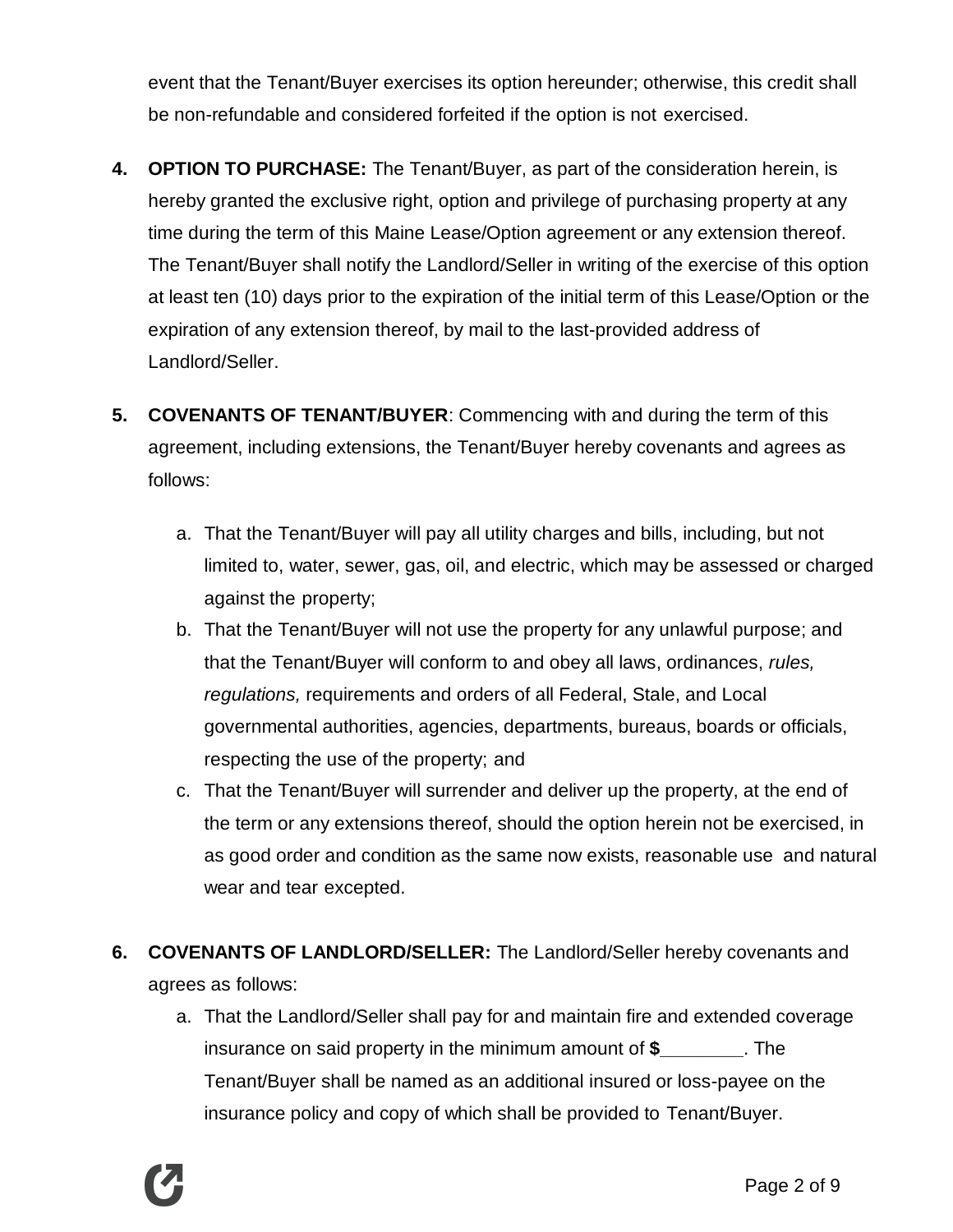- b. That the Tenant/Buyer shall peaceably and quietly hold, occupy, use and enjoy the property, without any let, hindrance or molestation by Landlord/Seller or any person associated therewith.
- **7. BREACH BY TENANT/BUYER**: If the Tenant/Buyer shall fail to keep and perform any of the covenants, agreements, or provisions of this Maine Lease/Option, or If the Tenant/Buyer shall abandon the property; it shall be lawful for the Landlord/Seller to enter into said property and again have, repossess, and enjoy the same as if this Lease/Option had not been made, and thereupon this Lease/Option and everything herein contained on the part of the Landlord/Seller to be done and performed shall cease, determine and be utterly void, except as set forth in paragraph (8), below. The commencement of a proceeding or suit in forcible entry and detainer or in ejectment, or otherwise after any default by the Tenant/Buyer, shall be equivalent in every respect to actual entry by the Landlord/Seller.
- **8. COSTS OF IMPROVEMENTS:** In the event the Tenant/Buyer exercises the option to purchase set forth in paragraph (4), above, and through no fault of the Tenant/Buyer, the Landlord/Seller fails to convey said property to Tenant/Buyer In accordance with the terms of this Maine Lease/Option, the Tenant/Buyer, *in* addition to any other rights which Tenant/Buyer may have in law or equity for the enforcement of Tenant/Buyer's option to purchase, shall be entitled to reimbursement for the cost of all repairs, maintenance and improvements.
- **9. FURTHER ENCUMBRANCES:** The Landlord/Seller hereby warrants that the total of the leases, options, mortgages, liens, and any other encumbrances against the property, whether of public record or not, are as follows: A first mortgage in favor of in the approximate amount of \$ Current taxes for \_\_\_\_\_\_ in the amount of \$\_\_\_\_\_ due on \_\_\_\_\_\_\_\_\_\_\_\_\_\_\_\_\_\_\_\_\_\_\_\_
	- a. The Landlord/Seller agrees not to lease to another third party, nor to assign, sell, option, transfer, pledge or otherwise to convey any or all rights or interests had by Landlord/Seller in the property or in this Maine Lease/Option agreement, nor to further encumber the property nor allow the same to occur. All third parties are hereby put on notice that any leases, assignments by the Landlord/Seller, liens, options, mortgages or any other conveyances or transfers occurring subsequent to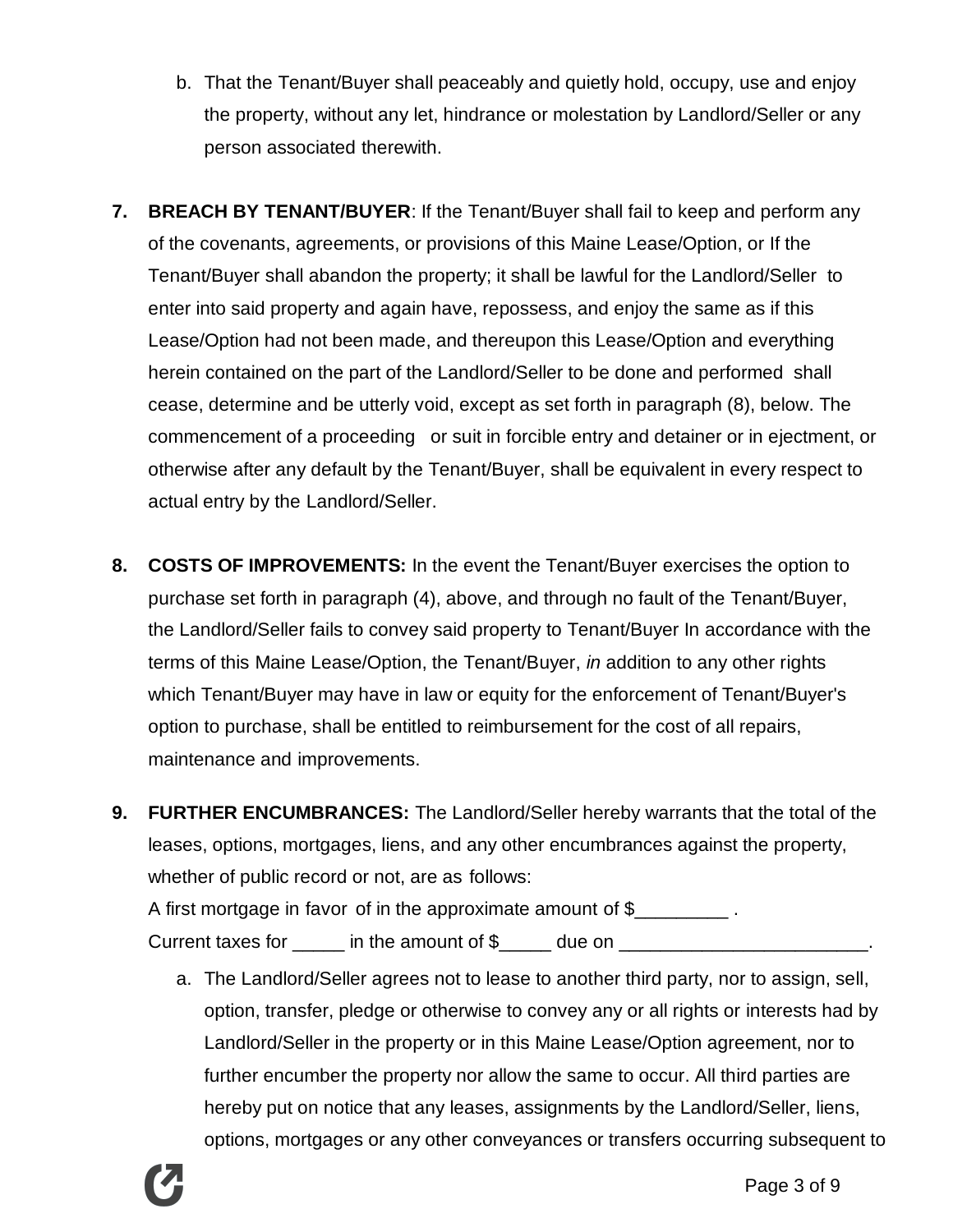the date of this Lease/Option are hereby declared by the Landlord/Seller to be null and void and of no force and effect. The Landlord/Seller further agrees to keep all mortgages, liens, taxes or other encumbrances on the property, current and in good standing. Tenant/Buyer shall have the right to make payments on same in the event that Landlord/Seller becomes non-current or other-wise defaults thereon and said payments will be deducted from any equity due seller or recovered from future rent due seller.

- b. Current taxes for \_\_\_\_ in the amount of **\$\_\_\_\_\_** due on \_\_\_\_\_\_\_\_\_\_\_\_\_\_\_\_\_\_. The Landlord/Seller agrees not to lease to another third party, nor to assign, sell, option, transfer, pledge or otherwise to convey any or all rights or interests had by Landlord/Seller in the property or in this Maine Lease/Option agreement, nor to further encumber the property nor allow the same to occur. All third parties are hereby put on notice that any leases, assignments by the Landlord/Seller, liens, options, mortgages or any other conveyances or transfers occurring subsequent to the date of this Lease/Option are hereby declared by the Landlord/Seller to be null and void and of no force and effect. The Landlord/Seller further agrees to keep all mortgages, liens, taxes or other encumbrances on the property, current and in good standing. Tenant/Buyer shall have the right to make payments on same in the event that Landlord/Seller becomes non-current or other-wise defaults thereon and said payments will be deducted from any equity due seller or recovered from future rent due seller.
- **10. RIGHT OF ASSIGNMENT:** The Tenant/Buyer shall have the unqualified right to sublet the property, and/or to assign, sell, transfer, pledge or otherwise convey any or all rights or interests which the Tenant/Buyer may have in the property or in this Maine Lease/Option Agreement. Any such assignment will release original Tenant/Buyer from liability and substitute assignee in his/her or its place.
- **11. MAINTENANCE AND REPAIRS:** The Tenant/Buyer accepts the property "as is" on the date of execution of this Maine Lease/Option. The Tenant/Buyer shall henceforth be responsible for all maintenance and repair upon said property, both interior and exterior. The Tenant/Buyer shall have the right to make such repairs, maintenance, and improvements as Tenant/Buyer shall deem necessary proper or desirable. The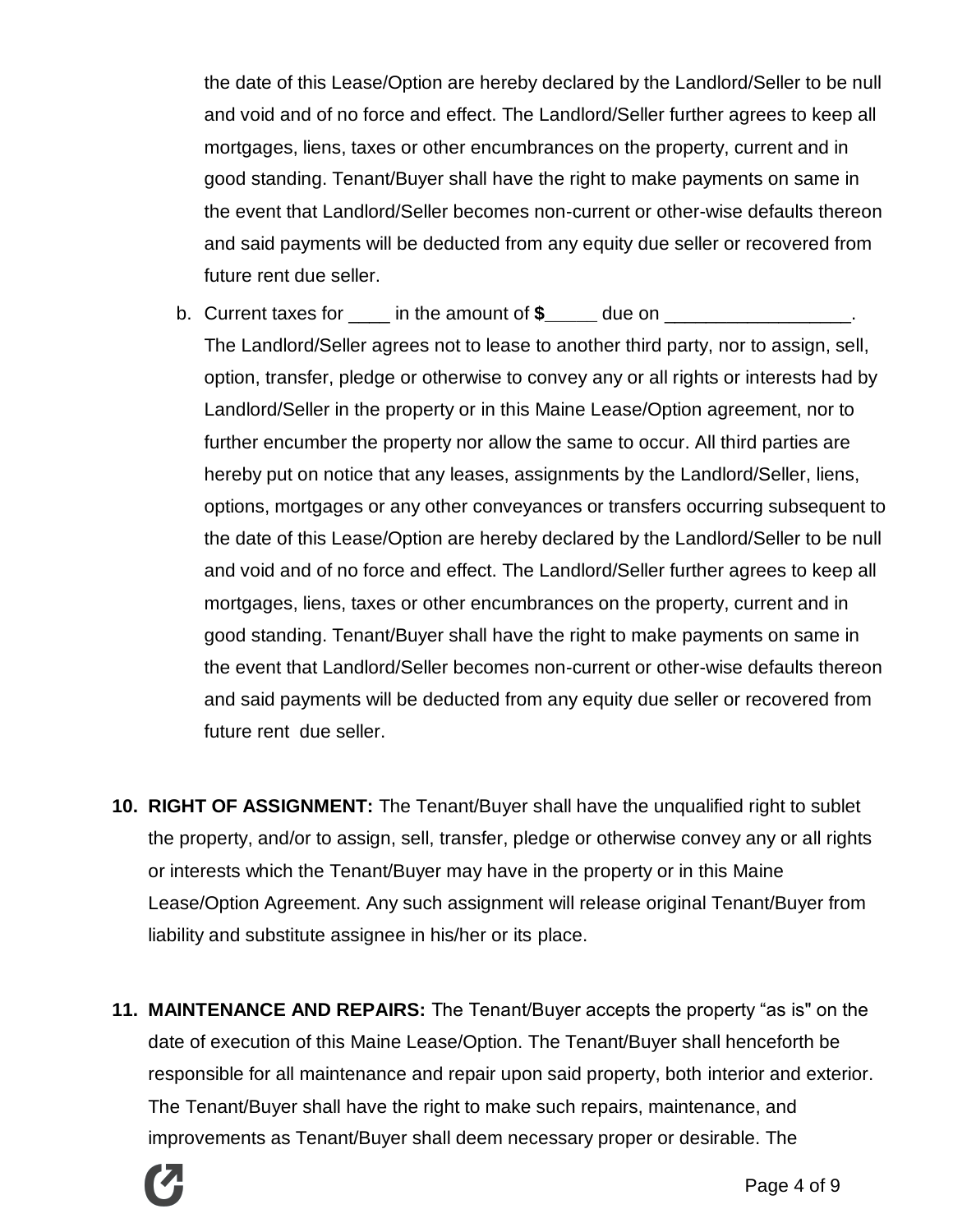Tenant/Buyer shall be solely liable for payment for said improvements and shall hold the Landlord/Seller nameless there from, except that any electric, plumbing, heating or cooling system that is out of order or any repairs exceeding \$ at the commencement of this lease or within 30 days thereafter will be repaired by the landlord/Seller at his/her expense. If the landlord/Seller cannot or will not make the repairs necessary the Tenant/Buyer will have the option of either voiding this agreement by written notice to the landlord/Seller or making such repairs and, a) receiving a reimbursement from the next monthly payment or payments due the Landlord/Seller or, b) receiving a credit against the purchase price plus interest at 10% per annum from date of payment.

**12. BINDING AGREEMENTS:** The parties hereto agree that this Maine Lease/Option comprises the entire agreement of the parties and that no other representation or agreements have been made or relied upon, and that this Lease/Option agreement shall inure to the benefit of arid shall be binding upon the parties, their heirs, executors, administrators, personal representatives, successors or assigns.

#### **13. SPECIAL PROVISIONS:**

a. The landlord/Seller will complete the following by \_\_\_\_\_\_\_\_\_\_\_\_\_\_\_\_\_\_\_\_\_\_\_\_\_\_ or this Maine Lease/Option will become null and void and all monies disbursed by Tenant/Buyer will be immediately refunded by Landlord/Seller or, at Tenant/Buyers option, these items will be completed by Tenant/Buyer and the cost of same will be recovered as provided for in paragraph (11) in which case this lease will continue in force.

\_\_\_\_\_\_\_\_\_\_\_\_\_\_\_\_\_\_\_\_\_\_\_\_\_\_\_\_\_\_\_\_\_\_\_\_\_\_\_\_\_\_\_\_\_\_\_\_\_\_\_\_\_\_\_\_\_\_\_\_\_\_\_\_\_

\_\_\_\_\_\_\_\_\_\_\_\_\_\_\_\_\_\_\_\_\_\_\_\_\_\_\_\_\_\_\_\_\_\_\_\_\_\_\_\_\_\_\_\_\_\_\_\_\_\_\_\_\_\_\_\_\_\_\_\_\_\_\_\_\_

\_\_\_\_\_\_\_\_\_\_\_\_\_\_\_\_\_\_\_\_\_\_\_\_\_\_\_\_\_\_\_\_\_\_\_\_\_\_\_\_\_\_\_\_\_\_\_\_\_\_\_\_\_\_\_\_\_\_\_\_\_\_\_\_\_

b. Other provisions

## **OPTION TO PURCHASE TERMS**

**14.PRICE AND TERMS**: The Tenant/Buyer agrees to pay for said property the sum of **\$\_\_\_\_\_\_\_\_** less any sums for which the Tenant/Buyer is entitled to claim reimbursement or offset in accordance with this agreement; the net sum to be paid in cash, certified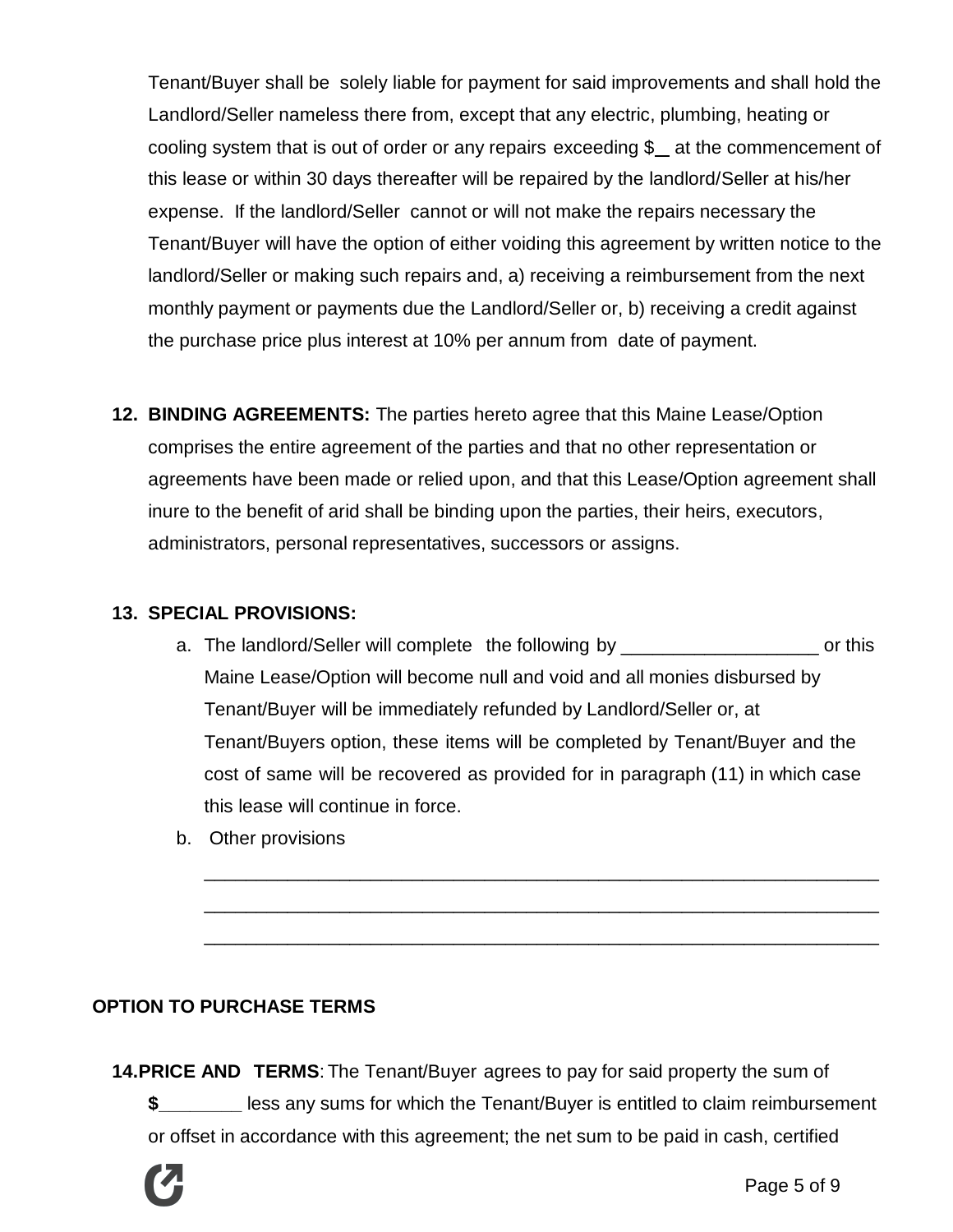check, or cashiers check at closing.

**15.INCLUDED IN THE PURCHASE**: The property shall also include all land, together with all improvements thereon, all appurtenant rights, privileges, easements, buildings, fixtures, heating, electrical, plumbing and air conditioning fixtures and facilities, window shades, venetian blinds, awnings, curtain rods, screens, storm windows and doors, affixed mirrors, wall to wall carpeting, stair carpeting, built in kitchen appliances, bath-room fixtures, radio and television aerials, landscaping and shrubbery, water softeners, garage door openers and operating devices, and all utility or storage buildings or sheds, range and refrigerator. The property shall also include the following items:

\_\_\_\_\_\_\_\_\_\_\_\_\_\_\_\_\_\_\_\_\_\_\_\_\_\_\_\_\_\_\_\_\_\_\_\_\_\_\_\_\_\_\_\_\_\_\_\_\_\_\_\_\_\_\_\_\_\_\_\_\_\_\_\_\_\_\_\_\_\_\_

\_\_\_\_\_\_\_\_\_\_\_\_\_\_\_\_\_\_\_\_\_\_\_\_\_\_\_\_\_\_\_\_\_\_\_\_\_\_\_\_\_\_\_\_\_\_\_\_\_\_\_\_\_\_\_\_\_\_\_\_\_\_\_\_\_\_\_\_\_\_\_

\_\_\_\_\_\_\_\_\_\_\_\_\_\_\_\_\_\_\_\_\_\_\_\_\_\_\_\_\_\_\_\_\_\_\_\_\_\_\_\_\_\_\_\_\_\_\_\_\_\_\_\_\_\_\_\_\_\_\_\_\_\_\_\_\_\_\_\_\_\_\_

- **16.TITLE:** The Landlord/Seller shall convey marketable title to the property with the above described inclusions, by good and sufficient General Warranty Deed in fee simple absolute, on or before closing; said title to be free, clear, and unencumbered except existing mortgages restrictions and easements of record shown in paragraph (9). Title to be conveyed to the Tenant/Buyer and/or assigns.
- **17.CLOSING**: The deed shall be delivered and the purchase money shall *be* paid at the lending institutions, or other office, of Tenant/Buyer's choice, no later than sixty **(60)** days after notification to the Landlord/Seller of the Tenant/Buyer's exercise of the option.
- **18.COSTS AND PRORATIONS:** There shall be prorated between the landlord/Seller and the Tenant/Buyer, as of date of closing, the following items: (a) All real estate taxes and assessments; (b) Interest on encumbrances assumed or taken over by Tenant/Buyer with the Tenant/Buyer having responsibility for such items as follows:

Landlord/Seller will pay: Tenant/Buyer will pay: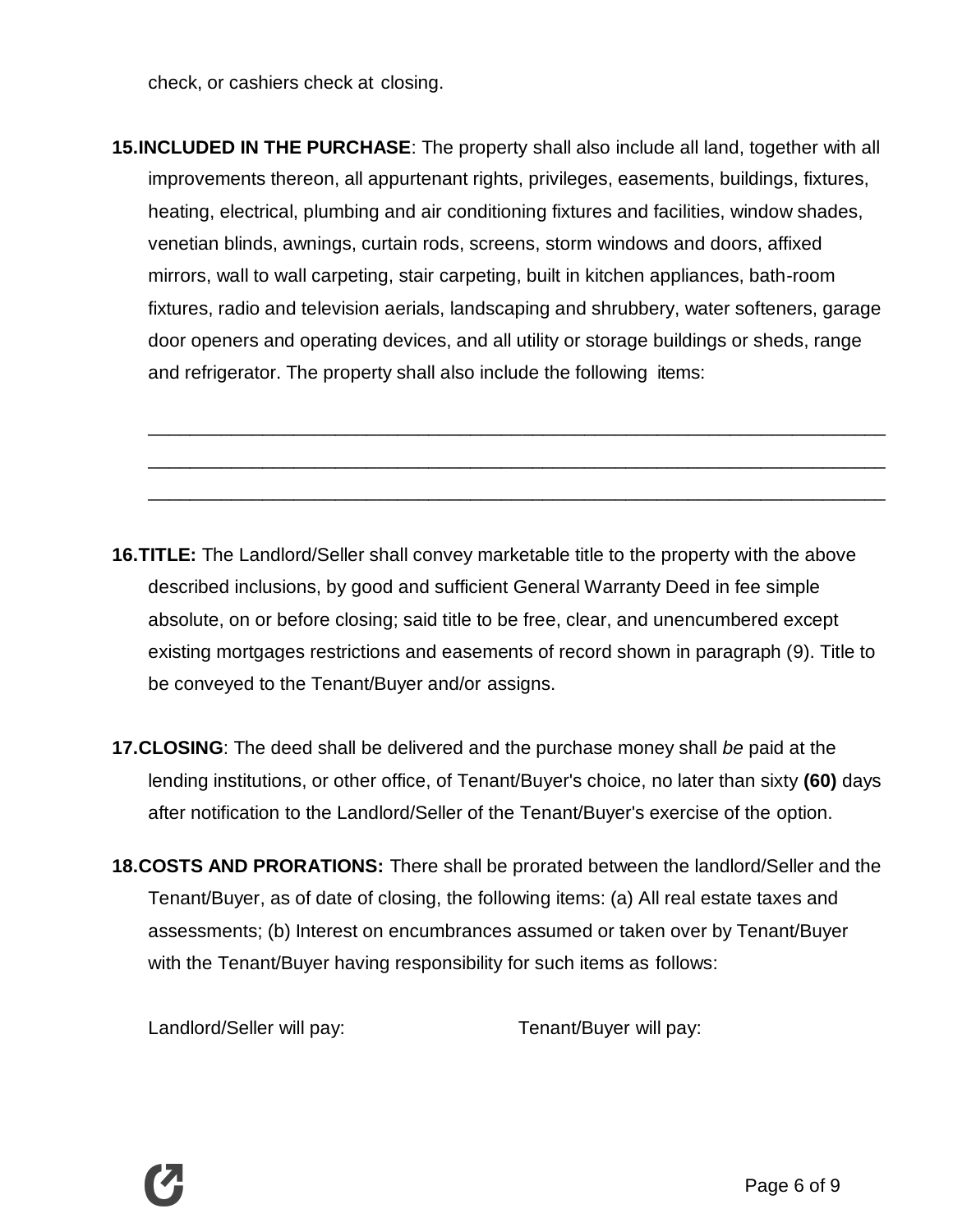**19. INSURANCE:** While this option shall remain executory and up until the time of closing, the Landlord/Seller shall maintain fire and extended coverage upon the property, and immediately convert the owner occupied (if applicable) policy to a non-owner occupied policy. In the event of loss or destruction in whole or in part of said property, the Tenant/Buyer shall have the option to proceed with the closing and accept the insurance proceeds for said damage, or to declare this Maine Lease/Option null and void, releasing both parties from any obligations hereunder, except for the return of reimbursable expenses previously paid by Tenant/Buyer which amounts shall become immediately due and payable from the insurance proceeds. Upon closing, the Tenant/Buyer shall be responsible for fire and extended coverage from that date forward.

\_\_\_\_\_\_\_\_\_\_\_\_\_\_\_\_\_\_\_\_\_\_\_\_\_\_\_\_\_\_\_\_\_\_

\_\_\_\_\_\_\_\_\_\_\_\_\_\_\_\_\_\_\_\_\_\_\_\_\_\_\_\_\_\_\_\_\_\_

\_\_\_\_\_\_\_\_\_\_\_\_\_\_\_\_\_\_\_\_\_\_\_\_\_\_\_\_\_\_\_\_\_\_

\_\_\_\_\_\_\_\_\_\_\_\_\_\_\_\_\_\_\_\_\_\_\_\_\_\_\_\_\_\_\_\_\_\_

\_\_\_\_\_\_\_\_\_\_\_\_\_\_\_\_\_\_\_\_\_\_\_\_\_\_\_\_\_\_\_\_\_\_

\_\_\_\_\_\_\_\_\_\_\_\_\_\_\_\_\_\_\_\_\_\_\_\_\_\_\_\_\_\_\_\_\_\_

**20. ATTORNEY'S FEES** In the event this agreement is placed in the hands of an attorney for enforcement the prevailing party shall be entitled to recover court costs and attorney fees.

| Landlord/Seller will pay: | Tenant/Buyer will pay: |
|---------------------------|------------------------|
|                           |                        |
|                           |                        |
|                           |                        |

#### **21. REQUIRED DISCLOSURES**

**LEAD BASED PAINT.** For homes built before 1978, Federal Law requires Landlords give Tenant(s) a copy of an EPA-approved pamphlet on identifying and controlling leadbased paint dangers.

**RADON (§6030-D).** If the tenant requests it, the air in the building must be tested every ten (10) years, unless a radon mitigation system has been installed. Landlords with properties located in buildings constructed or that began operation after March 1, 2014

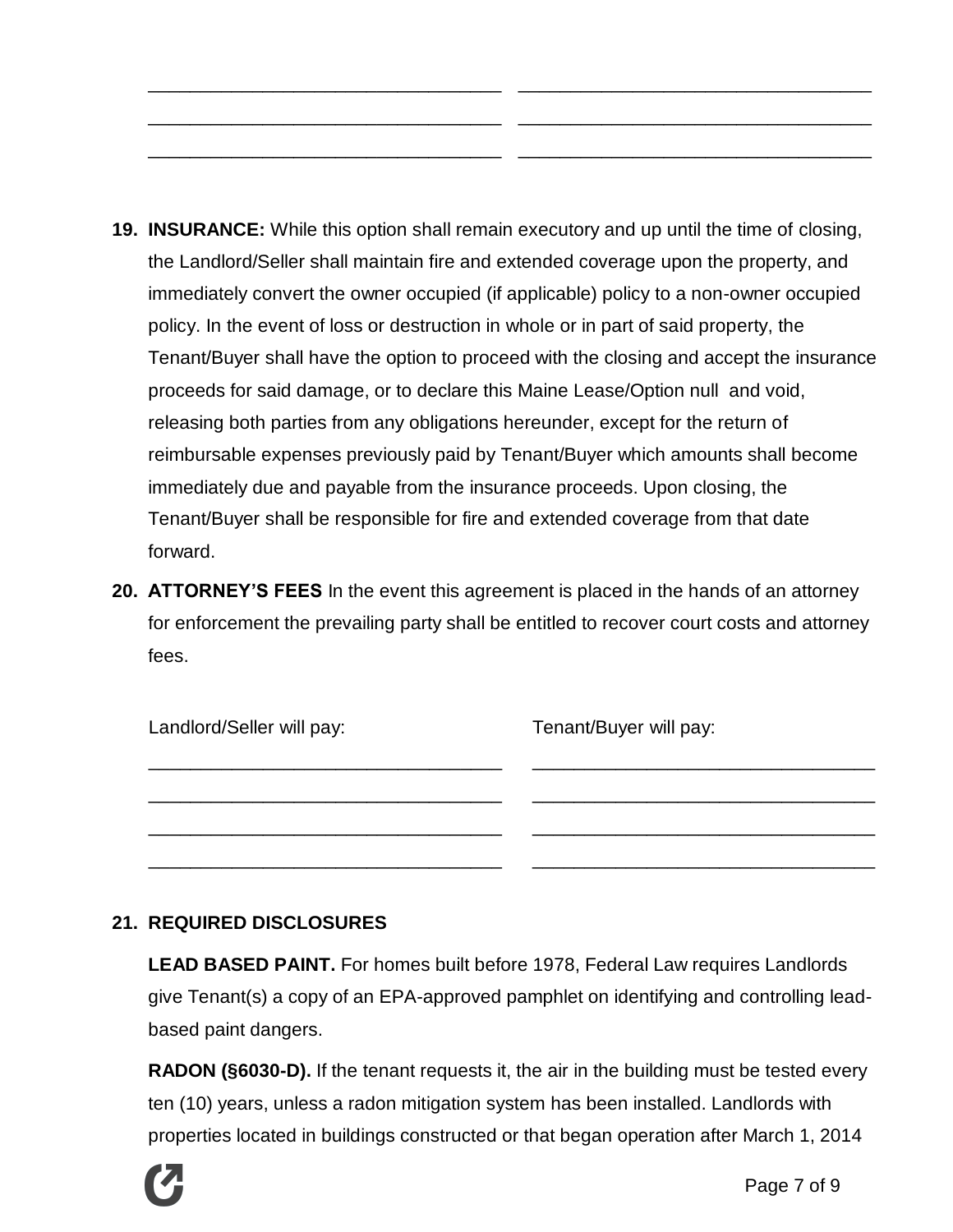must test the air in a building for radon within twelve (12) months of move-in. Landlords must provide a written notice to tenants that discloses the test result within thirty (30) days of receiving them. To make the disclosure, landlords may use The Department of Health and Human Services' form, Landlords Disclosure To Tenants Of Radon Gas Hazards In A Residential Rental Property.

**SECURITY DEPOSIT BANK ACCOUNT (§6038).** Should the tenant request it, landlords must disclose the name of the institution and the account number where the security deposit is held.

**SMOKING POLICY (§6030-E).** Landlords must provide a smoking policy disclosure to both tenants and prospective tenants that notifies of the landlord's policy regarding smoking on the premises. The disclosure may be included in the written lease agreement or given as a separate written notice to a tenant or potential tenant.

**BEDBUG DISCLOSURE (§ 6021-A).** Prior to leasing the rental property, landlords must disclose to prospective tenants if an adjacent unit or units are currently infested with or are being treated for bedbugs.

**ENERGY EFFICIENCY DISCLOSURE (§6030-C).** Landlords must provide a residential energy efficiency disclosure statement to potential tenants, tenants who pay for an energy supply for the rental property, or upon request by tenants. The disclosure should include, but is not limited to, information about the energy efficiency of the property. Landlords also have the option of including in the application for the residential property the name of each supplier of energy that previously supplied the unit, if known. The following statement must also be included: "You have the right to obtain a 12-month history of energy consumption and the cost of that consumption from the energy supplier."

\_\_\_\_\_\_\_\_\_\_\_\_\_\_\_\_\_\_\_\_\_\_\_\_\_\_\_\_\_\_\_\_\_\_\_\_\_\_\_\_\_\_\_\_\_\_\_\_\_\_\_\_\_\_\_\_\_\_\_\_\_\_\_\_\_\_\_\_\_\_

\_\_\_\_\_\_\_\_\_\_\_\_\_\_\_\_\_\_\_\_\_\_\_\_\_\_\_\_\_\_\_\_\_\_\_\_\_\_\_\_\_\_\_\_\_\_\_\_\_\_\_\_\_\_\_\_\_\_\_\_\_\_\_\_\_\_\_\_\_\_

## **22. ADDITIONAL DISCLOSURES**